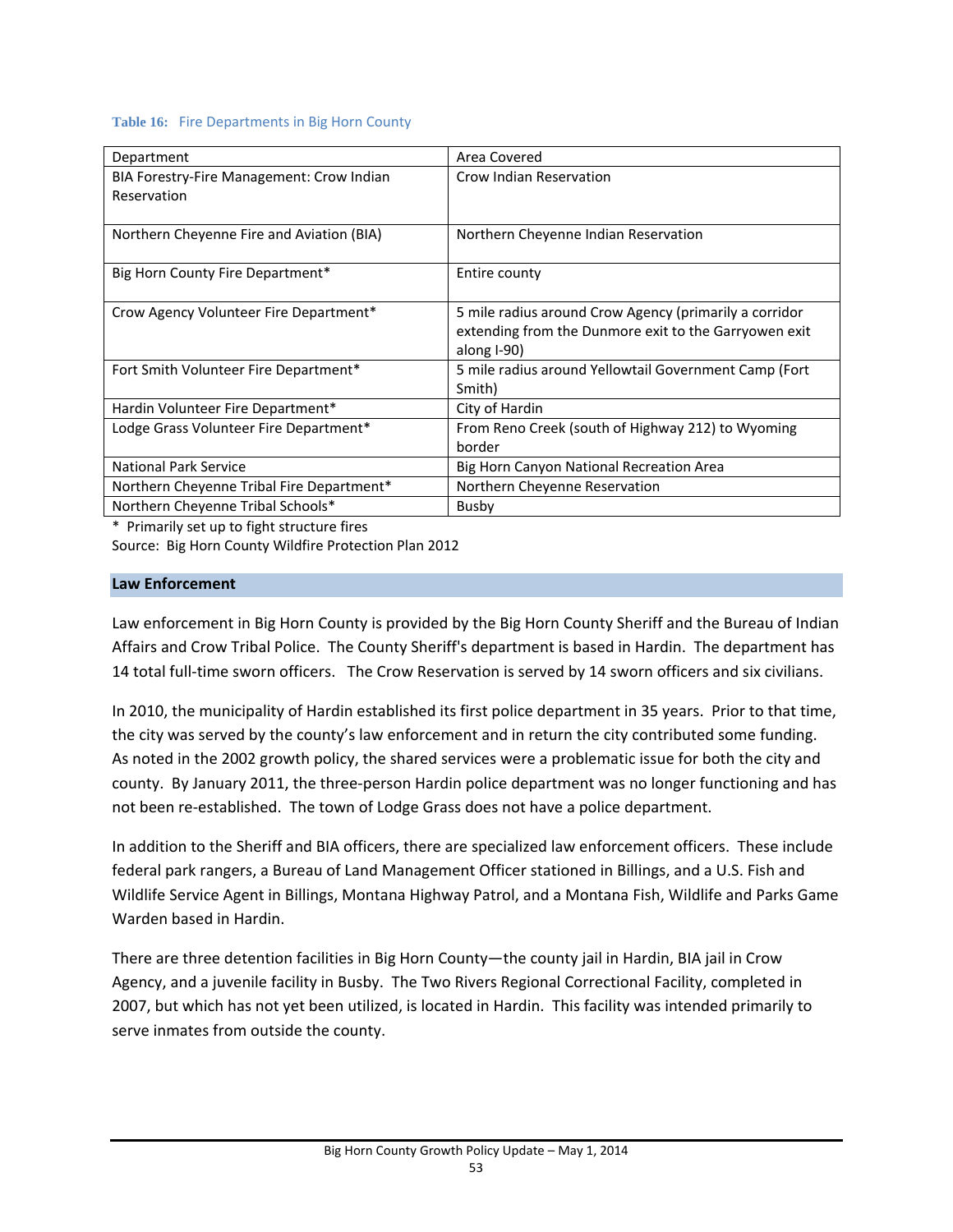#### **Disaster and Emergency Services**

The county has a Disaster Emergency Coordinator. The county and municipalities adopted Pre‐Disaster Mitigation and Community Wildfire Protection Plans in 2012. These plans identify hazards and steps that can be taken now to reduce serious effects and harm from disasters when they do occur. The county also recently updated its Emergency Operations Plan (EOP), which was 10 years old at the time of the 2002 Growth Policy). The EOP identifies situations that may be encountered and actions to be taken by the county and municipalities to respond to and recover from disasters.

### **Road Maintenance**

The county operates a road department with shops in Hardin, Decker, and Lodge Grass. The county is responsible for 1500 miles of roads and bridges. The county had been responsible for some 400 miles of paved highway but that reverted back to the state in the past decade.

The county Road Department also has fire protection responsibility for the county which consumes time that would otherwise be spent on road projects. The county has a policy which prioritizes snow plowing. School bus routes are plowed first, paved roads next, then all other roads. Due to the size of the county, some rural residents must wait to be plowed out following major storms. Many county residents commute long distances from rural areas to work. Future development in rural areas will mean increased expectations for services from the county related to roads, and an increased cost of providing services.

As with other services, there are a number of jurisdictions involved in road maintenance in the county. The municipalities are responsible for the streets and roads within their boundaries. The BIA maintains roads within the reservations that are not county roads or state or federal highways or federal routes (such as roads in the Big Horn Canyon Recreation Area). In addition there are routes that appear to fall between the cracks for maintenance, either because they are private roads or because they have not been formally accepted into the jurisdiction of the municipalities, county, state or federal government, BIA, or tribal government.

### **Education**

According to the Montana Office of Public Instruction, "2012‐2013 Directory of Montana Schools," Big Horn County has 15 public schools and 6 non‐public schools (including 3 schools operated by the Cheyenne Tribe.) There is also some home‐schooling in the county. The numbers of students enrolled in school (public or non-public) in the county declined by 10%, roughly equivalent to the percentage change in numbers of youth ages 5‐19 between 2000 and 2010 (refer to the population section above). Some students may be attending out of county schools (e.g., Billings or communities in Wyoming), but the numbers reflect high drop-out rates. According to the Human Resources and Development Council, Big Horn County had a drop‐out rate of 11.3%, the highest in the state of Montana.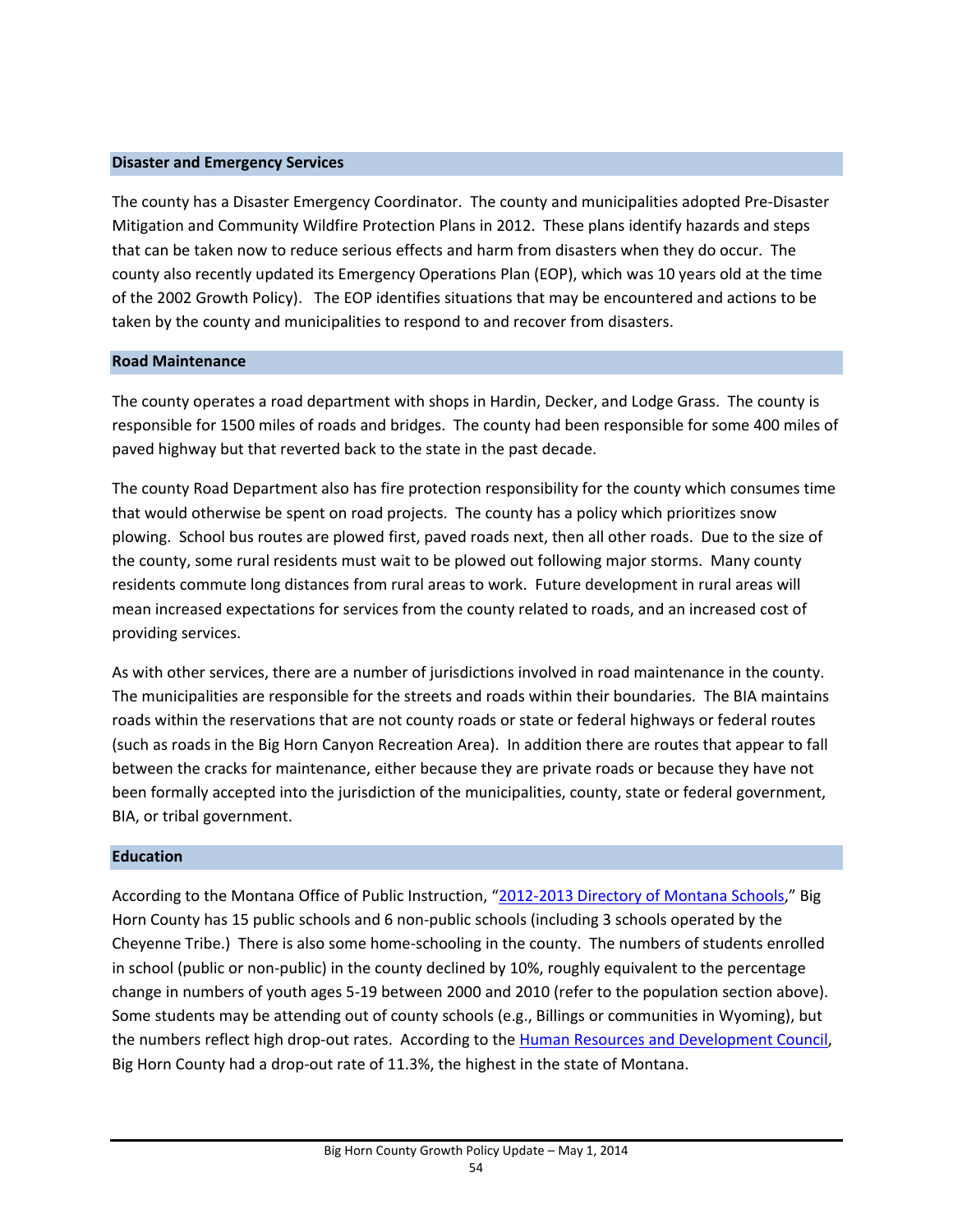|                     |              | Enrollment |          | Enrollment |             |
|---------------------|--------------|------------|----------|------------|-------------|
| <b>School Name</b>  | Location     | 2002       | Grades   | 2012       | Grades      |
| <b>Spring Creek</b> | Decker       | 12         | $K-8$    | 6          | PK-8        |
| Pryor Elementary    | Pryor        | 30         | $K-6$    | 35         | <b>PK-6</b> |
| Pryor Junior High   | Pryor        | 7          | $7-8$    | 15         | $7 - 8$     |
| Plenty Coup H.S.    | Pryor        | 83         | $9 - 12$ | 42         | $9 - 12$    |
| Community           | North Valley | 13         | $1 - 5$  | $\Omega$   | <b>NA</b>   |
| Crow Agency         | Crow Agency  | 252        | $K-6$    | 264        | <b>PK-5</b> |
| Fort Smith          | Fort Smith   | 30         | $K-5$    | 44         | <b>PK-5</b> |
| Hardin Primary      | Hardin       | 272        | $K-2$    | 317        | <b>PK-2</b> |
| Hardin Intermediate | Hardin       | 295        | $3 - 5$  | 308        | $3 - 5$     |
| Hardin Middle       | Hardin       | 402        | $6-8$    | 343        | $6-8$       |
| Hardin H.S.         | Hardin       | 449        | $9 - 12$ | 421        | $9 - 12$    |
| Lodge Grass Elem.   | Lodge Grass  | 400        | $K-8$    | 159        | <b>PK-6</b> |
| Lodge Grass 7-8     | Lodge Grass  | --         |          | 43         | $7 - 8$     |
| Lodge Grass H.S.    | Lodge Grass  | 215        | $9 - 12$ | 106        | $9 - 12$    |
| Wyola               | Wyola        | 55         | $K-8$    | 86         | <b>PK-6</b> |
| Wyola 7-8           | Wyola        | --         | $- -$    | 12         | $7-8$       |
| <b>TOTALS</b>       |              | 2515       |          | 2201       |             |

#### **Table 17:** Big Horn County Public School System

Source: Montana Office of Public Instruction

### **Table 18:** Big Horn County Non‐Public Schools

|                               |            | Enrollment |          | Enrollment |          |
|-------------------------------|------------|------------|----------|------------|----------|
| <b>School Name</b>            | Location   | 2002       | Grades   | 2012       | Grades   |
| Big Horn Christian Academy    | Hardin     | 10         | $1 - 8$  | 18         | $1 - 8$  |
| Pretty Eagle Catholic School  | St. Xavier | 137        | $K-8$    | 153        | $K-8$    |
| Northern Chevenne Elementary  | Busby      | 188        | $K-8$    | 117        | $K-6$    |
| Northern Cheyenne 7-8         | Busby      |            | --       | 39         | $7-8$    |
| Northern Cheyenne High School | Busby      | 77         | $9 - 12$ | 72         | $9 - 12$ |
| St. Charles Mission           | Pryor      | 137        | $K-8$    | 113        | $K-8$    |
| Home schools                  | Various    | 30         | $K-12$   | 55         | $K-12$   |
| <b>TOTALS</b>                 |            | 579        |          | 567        |          |

Source: Montana Office of Public Instruction

The county also has one college-- the Little Big Horn College located in Crow Agency. The 2-year college is operated by the Crow Tribe, and has been in operation since the 1980s. Two new campus buildings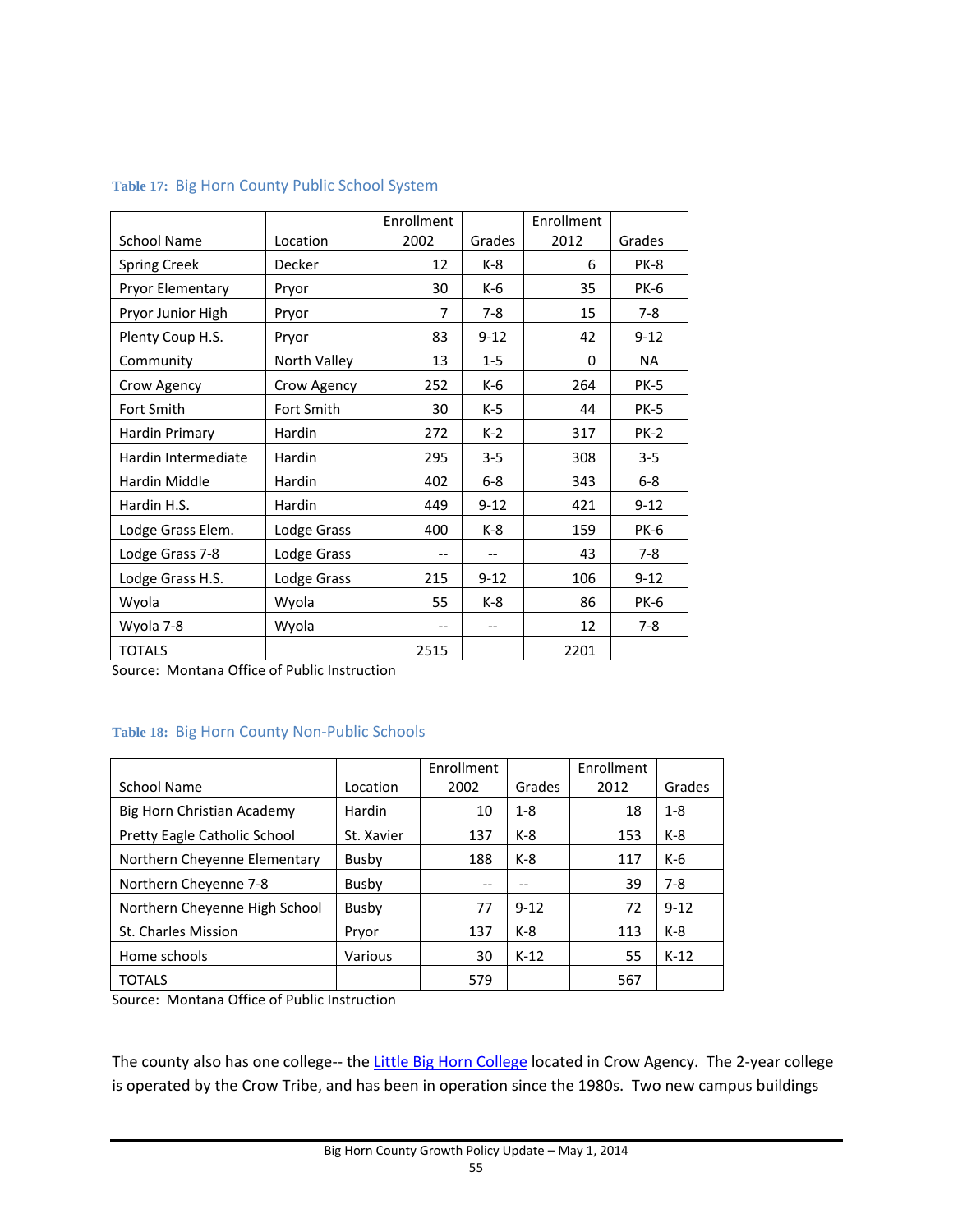were constructed in 2002‐2003, and the old and new buildings combined feature a library, archives, academic laboratories, classrooms, student services area and administrative offices. Phase 2 of the campus construction began in spring 2007 with the construction of the Library Archives and Administration facilities. Plans to move on to Phase 3 of the new construction are ongoing.

# **Health Care**

Residents of Big Horn County receive health care both from within and outside of the county. Health service providers in the county include private providers, county and federal government.

The Big Horn County Health Department is situated in Hardin and reports to a 6‐member County Health Board. County programs provide flu shots for at‐risk individuals, Shots for Tots recognition, free immunization for children, a car seat loan program, a Postponing Sexual Involvement program, and administration of the Women, Infants and Children (WIC), and the Maternal Child Health (MCH) programs.

Medical facilities are located in Hardin and in Crow Agency. The Hardin Clinic and the Big Horn County Memorial Hospital are located side‐by‐side in Hardin. Big Horn County Memorial Hospital became a critical access hospital on July 1, 2004. The Hardin Clinic building is owned by the hospital and leased to St. Vincent's Hospital which operates the clinic. Much of the health care in Hardin has been consolidated under the hospital board The Big Horn Valley Clinic recently opened in Hardin to serve the underserved population in Big Horn County.

The Indian Health Service (IHS) operates clinics in Pryor, Lodge Grass, and Crow Agency. The IHS operates a hospital in Crow Agency. Northern Cheyenne tribal members in Big Horn County also have access to IHS hospital in Lame Deer located in Rosebud County.

The primary ambulance service for the county is run by the county and located in Hardin. Patients are transported to both Big Horn Memorial Hospital in Hardin and the IHS Hospital in Crow Agency. Military veterans utilize the VA Hospital in Sheridan and VA Clinic in Billings as well as other facilities. The ambulance service travels to Billings with patients that are transferring there or in the event that the emergency is in close proximity to Billings. Air ambulance is utilized according to the hospital's protocol, generally based upon the severity of the call, the number of injured, and the distance involved. Response time varies by location in the county and can be as quick as 5 minutes or as long as 60 minutes. First responders are employed by the large coal mines to serve the mines.

Access to additional resources for lab work, and expertise for non‐routine medical cases is available from Billings. A small number of county residents travel to Billings for primary care. In the southern and southeast portions of the county many residents travel to Sheridan, Wyoming, to receive health care services.